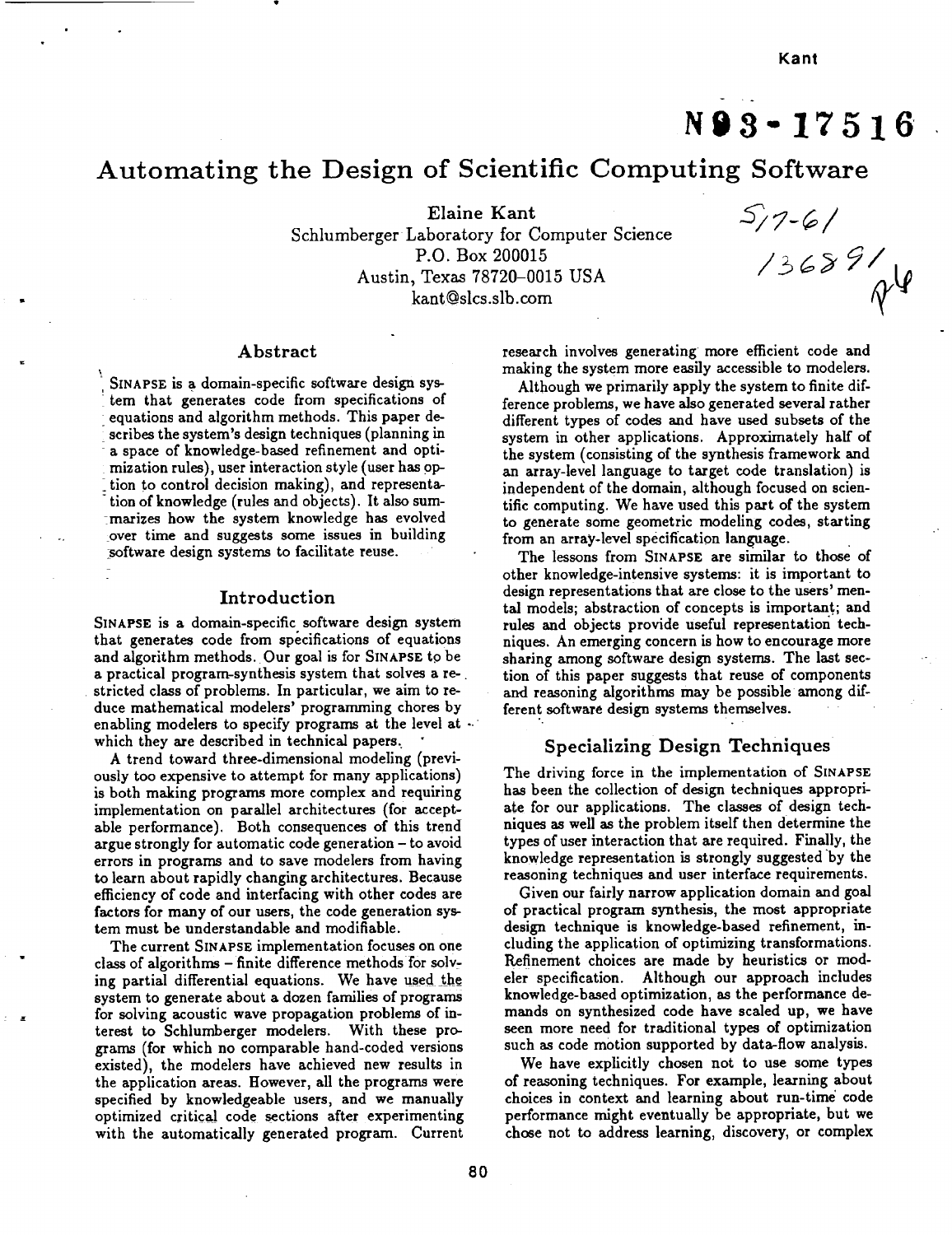searchissues **in the current system. We** also do **not** at**tempt inference by th\_rem proving; this would** require **very detailed** domain models before any progress could be made, and **these formalisms would** make **it difficult to** allow **the kinds** of **not-strictly-correctness-preserving** approximations **that modelers frequently make. However, we** are attempting **to** develop a **clean** character**ization Of the semantics of the synthesis** constructs. **This** is a good **guideline for** domain analysis and **helps** make **the meaning** of **the** constructs independent of **the implementation. A** clean **semantics** makes a **construct easier to explain to users** and **easier for developers to** modify.

**The states in the problem space in which SINAPSE** operates **include** descriptions **of (partially implemented) programs** and **facts** about **the specifications** and **implementations. The** space **is navigated** by car**rying out sequences** of **synthesis tasks. Originally we tried to streamline the problem-solving** mechanism by **letting the actions** in program synthesis **carry out the navigation, with** design choices being **presented to the user as needed,** but **this proved** confusing **to the users** and **difficult to modify. Therefore we are** moving **towards** an **explicit** plan representation. We **expect to** conclude by **declaratively encoding the** set of goals about **program function** and performance, plans **for** achieving those goals, and **control** knowledge about which plans to use for different circumstances. The plans **consist**of partially-ordered**(sub)goals,**bottom**ing** out at actions that **include** asking the user for**in**formation, applying program refinement rules, and applying program optimizations.

A specificationin SINAPSE **is** a **collection**of design decisions,most of which **can** be thought of **as con**trolinformation **about** which program refinements to make, or which **facts**to declare.In **addition,sometimes** a specification actually defines a new refinement and then asserts that the new alternative is the refinement that **should** be **made.**

SINAPSE is implemented in *Mathematica*[Wol88]. *Mathematica* is both an algebraic manipulation system, useful for **scientific** programming, and a **program**ming language **with** modern features such as a pattern language and rules. Other implementation languages **would** also be reasonable choices, but *Malhematica* allows us to have everything in one language in which our target users are **comfortable.**

## Phases of Design

In order to make the system comprehensible to developers **and end** users, and to encourage collaboration with others, **we** have divided the software design pro**cess** into a series of phases:

- \* **problem set up**
- **algorithm synthesis**
- **program optimization**
- **target code generation**

Coo90]. **A** more detailed, though somewhat dated, de**scription** of these phases is given in [KDMW91].

The first phase, problem **set up,** involves helping the user define the problem. The result **should** be a set of equations **such** as would be described in a modeling article. In our application, problem **set** up is accomplished by working through a network of choices (goals and tasks) that **set** up the equations to be solved. For applications about which SINAPSE is knowledgeable, it presents parameterized equation generators; otherwise the user must define the equations mathematically.<sup>1</sup> Mathematical formalization, when the equations are **not** given directly by the user, involves a relatively **straightforward** knowledge-based expansion. Next, SINAPSE may reformulate **the** equations via **simplification,** normalization, and **redundant** equation elimination. Other reformulations, **such** as averaging of material values, depend on user specifi**cation.** *Mathematica's* algebraic manipulation **is** especially useful at this stage.

The problem set up phase should probably be **viewed** as **three** distinct phases. Two, which are independent, are describing **the** physical model in **general** terms, reusable for a number of *specific* problems, and describing **the target** properties of the computing environment in which a specific problem must be solved. Properties of the **target** environment might include machine architecture (such as **type** of parallelism available) and limitations on run **time** and **storage space.** *A* **specific** problem description would **then** be **the next** phase, **that** would customize a physical model **to** a **specific** set of knowns and unknowns (and any desired interpre**tation** or analysis of the computed results) and might modify **the** equations **to** be used based on the specification of **target** environment properties.

SINAPSE'S algorithm **synthesis** begins with selecting an algorithm schema **corresponding** to the modeler's design decision(s) and then filling in the details. This level includes all the domain-specific computing knowledge that an applications expert would have, typ**ically**the numerical approximation methods to be applied to the equations. The types of implementation decisionsare those that **would** be reported **in** a detailed technical article. At the end of this phase, programs will be expressed in *Psiam,* an **array-level** lan**guage that we** are **developing. The search** for **effective** combinations of **design decisions is currently left to the user if the default choices** are **not** acceptable. **Program** details are **filled** in by **refinement rules.** Elaboration of **the** design **decisions often involves the use of** algebraic manipulation **for** computing approximations. **If desired, the modeler** can **specify fragments of** code **directly** in *Psiam.* **The schema instantiation may involve** elaborating **parts** of **code such as** initializations **or out**puts **that eventually need to** migrate **to other sections**

How **common** these stages are in other design systems for scientific computation is an open question, but evidence for them can be found in [PC91; AEH+89;

<sup>1</sup>In other applications, **such as mechanics and circuits problems, systems often have more** detailed descriptions **of the physics of the** systems and **tools to instantiate the physical laws in** a specific **problem. The instantiation often involves much unguided object slot filling rather tha\_a the** guided, **dependent, goal** satisfaction used **in SINAPSE.**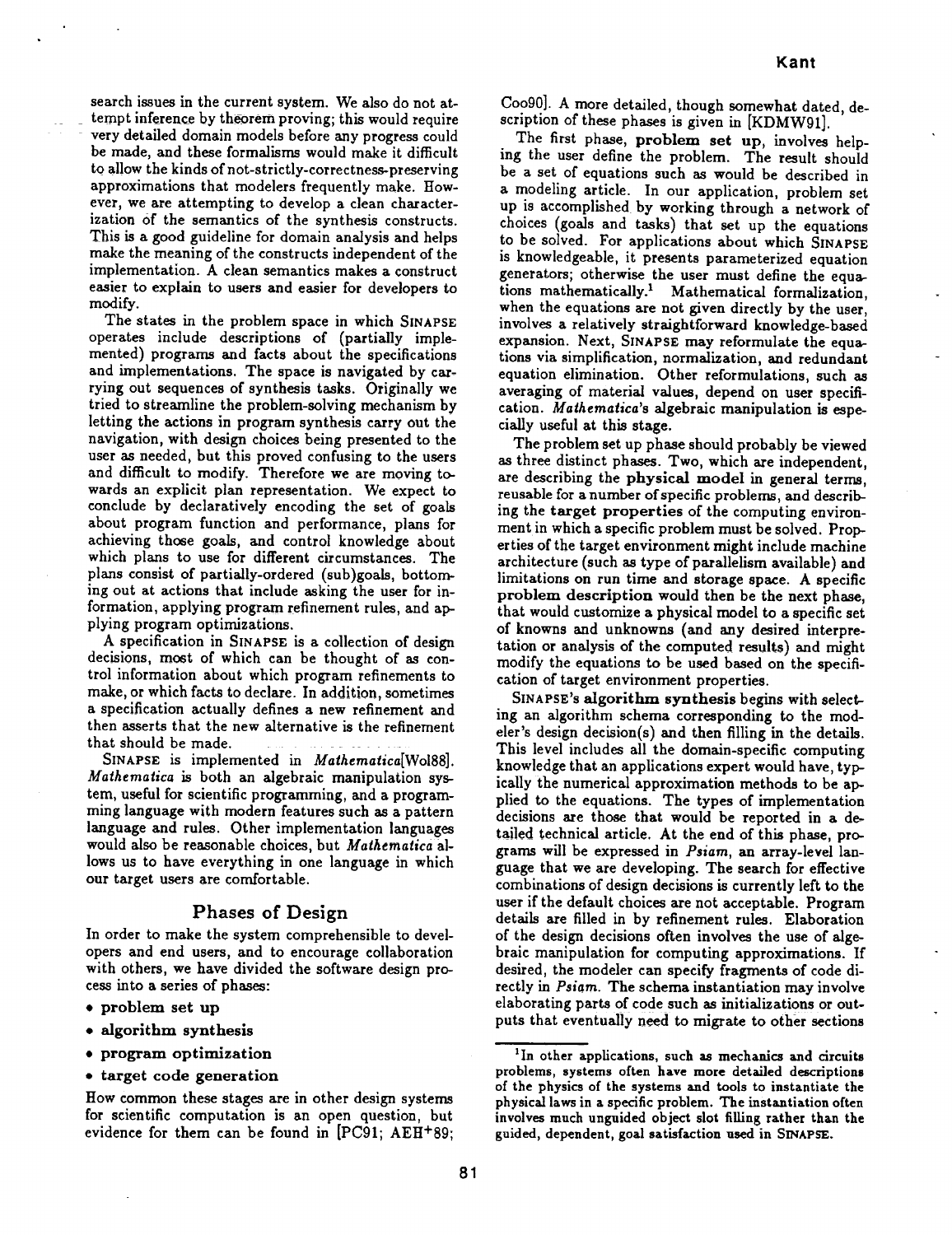of **code.** The migration is done too explicitly now; we will evolve to a more general mechanism with partial orderings and data flow analysis.

Performance choices are made at the next stage, program optimization. This level includes all the types of knowledge that any good scientific programmer should know regardless of the application domain. Some examples of design decisions made at this stage are store vs. recompute decisions, data structure selection (array representation, primarily space compression techniques), and the corresponding operator implementations. Data **and** control parallelism from the domain have been explicitly represented and maintained through the program transformations until, at this level, parallelism is either exploited or, for target languages not supporting it, expanded into looping constructs or sequentialized. A number of optimizing transformations are applied. To support the data structure selection and optimizations, there is **some** inferencing to determine data types of dimensions, properties of arrays, and simplifications of conditionals (for example, to transform conditionals on array indices into loops with specific bounds). Currently SINAPSE uses **special** case reasoning for such inferences; it would benefit from an interface with an inequality prover and probably other provers or decision procedures.

The result of expansions of the previous step is **ex**pressed in *MathCode,* another language that we have developed. *MathCode* is **a** procedural language that abstracts away from Fortran and C constructs but has almost no remaining implementation freedoms. The final phase of target **code** generation from *MathCode* is accomplished by a recursive-descent parser with action rules for each different target language.

## Interacting **with Users**

Our initial concern in user interaction was simply to ensure that modelers could specify their problems and override SINAPSE's default design decisions. A SINAPSE specification, which **contains** a **set** of **design** decisions, might **"ideally"** contain just decisions **at** the level of specifying the problem. In reality, of course, the system does not have enough information to make all the algorithm and implementation choices. Even when the system thinks it has enough knowledge, not all modelers will agree with the choices. The evolution of these aspects of the interface will be discussed here. Some other issues concerning the modeler's interface to scientific codes are outside the scope of this discussion. For example, while our total environment will involve an interface for specifying the geometry of the world being modeled and an interface for visualization of the results, these are largely separate research efforts.

The philosophy of partitioning the problem-solving load between the user and SINAPSE was discussed in [Kan90]. The conclusions, to which we still subscribe, can be summarized by:

**\*** SINAPSE should structure the problem-solving sessions because people are smarter than software design systems and can adapt; however, SINAPSE should present the user with significant decision points and alternative **implementation choices** that match problem-solving models.

- **•** SINAPSE should cooperate by making suggestions (heuristics about appropriate choices, help in finding similar specifications or concepts); however, people should have ultimate veto power over **system** choices.
- SINAPSE should be able **to** explain, at least minimally, specification choices and decisions that have been made.
- SINAPSE should have a system for helping users and developers add new knowledge.
- SINAPSE should share knowledge bases so progress for any purpose (synthesis, explanation, knowledge acquisition, or system integration) is tested by and contributes to progress for all purposes.

## Current Interface

Currently, the user must be reasonably knowledgeable to set up a SINAPSE specification. Specifications are usually made in a text file that is loaded at the beginning of **a** session, but most choices can also be specified interactively with simple menus (for enumerable choices) or fill-in-the-blank interfaces. Also, although program fragments can be specified-at the array level (effectively defining new refinement rules at specification time), there is no interactive support for this. In the interactive mode, the user can request text string explanations of the decision issues, alternatives, and system heuristics. Answers provided by the user are checked against legitimate patterns. In addition, the user can confirm or modify interactively the choices suggested by system heuristics or a previously loaded text-file specification. SINAPSE can write out **a** text file of the decisions made interactively, or made by a mix of previously **specified** text and interactions.

We have begun to make SINAPSE more accessible to modelers. We are adding pointers to examples of specific choices and their realization in target programs based on our demo suite. A graphical interface with modern menus, multiple status and help windows, and hypertext navigating is being implemented, and a minimalist-style user manual is being written. Because of the large number of design decisions and the different classes of anticipated users (some modelers care more about approximation method choices, some about efficiency of implementation), we also will need a mechanism to control which design decisions are visible to the user. One possibility is to make visibility dependent on the phase in which the decisions are made and on whether the decisions are based on hard constraints (forced choices) or heuristics or simple defaults.

## Declarative Decision Structures

A good interface is critically dependent on the **cor**rectness and understandability of the underlying domain models. Indeed, users cannot even write text-file specifications if they do not have a good understanding of what needs to be specified. Although we have had some difficulty in explaining how the system works to different domain experts, the **specification** language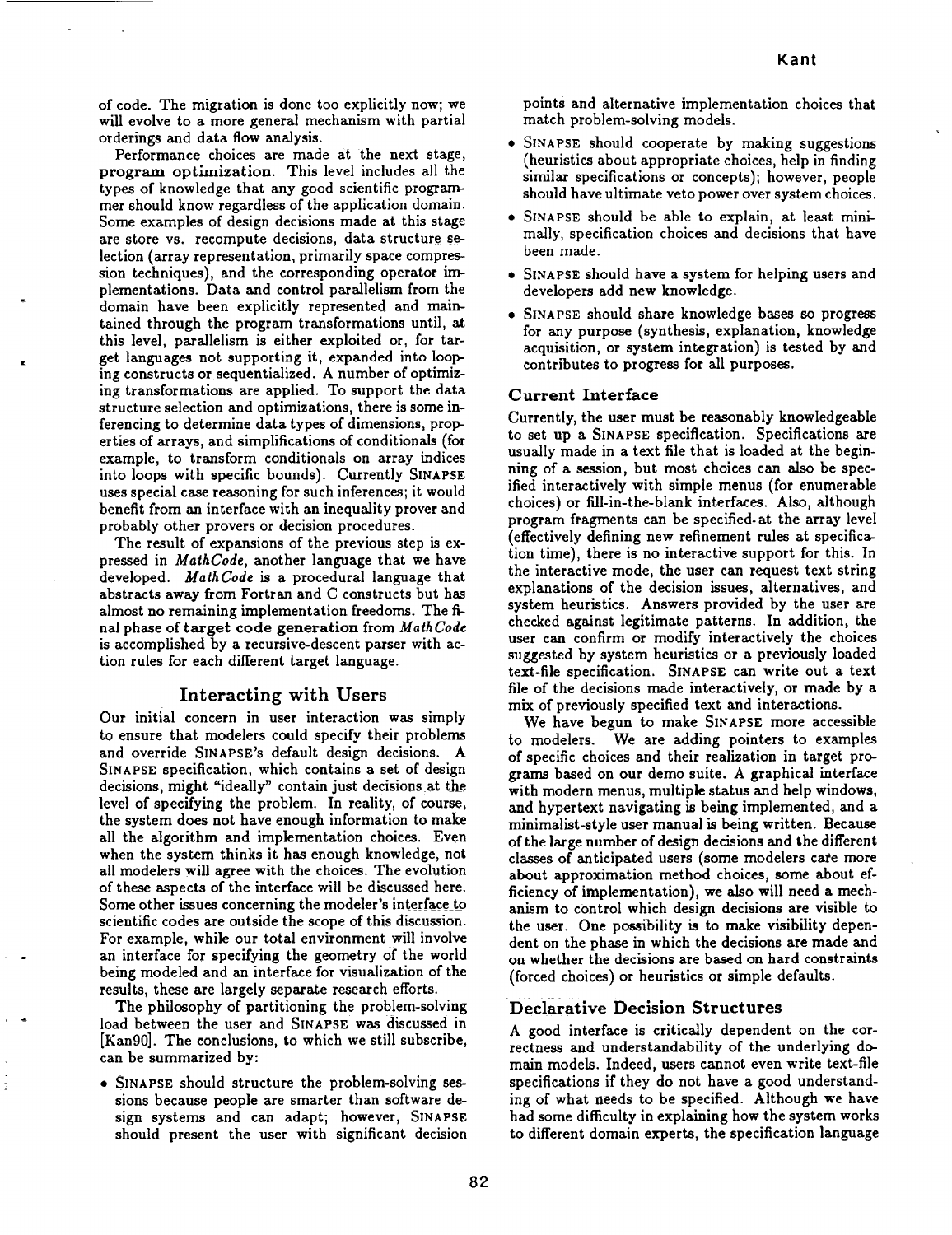seems to **be converging** as **we** gain better understand**ing of** the **domain.** Earlier **versions of** SINAPSE **did** not have all **decisions** explicitly **represented, but we** are adding a definition mechanism that ensures that all **design decisions** are properly inserted **in** a **global** task network. **Correctly representing** the **domain** means not **only** having the **right** set **of** design **decisions, but order**ing the **decisions** sensibly and representing **dependencies** between **decisions.** Although SINAPSE **was** able to **generate** the same set **of** programs with a **more** unstructured **representation,** having a **good, declarative** representation **of** the **decision** structure **turns out** to be critical **for** acquiring a specification, **for** storing **out** a specification **in** text **format for later** use, and **for** explaining specifications and system **decisions** to users.

# **Dependencies between Decisions**

An explicit **representation of** all **dependencies** between **design decisions** would be useful **for** helping the **user** understand what **must go into** a specification, for **recording** specifications made **interactively, and for re**playing **revised** specifications. **For** example, the **dependency** network helps the **user** understand that a particular **decision may** not even be **relevant unless** some **other** set of choices has been made. SINAPSE distin**guishes** between user-specified **decisions** and **decisions inferred** by the system based **on** those **decisions.** Only **decisions** in the **first** class need be **recorded** in the textfile specification. **Decisions** in the second **class** can be made again automatically if the specification **is resub**mitted. **This** argument assumes a static synthesis **sys**tem. If more alternatives for **a decision** are **added** at a **later date,** the **existing** heuristics may no **longer force** a **choice. Hence,** it might also **be** useful to **record** the **full** history **of** inferences to help the user augment the specification in the **face of** an evolving system.

**Currently,** synthesis times are all under **20** minutes, and the **decision** making portions are usually **on** the **order of minutes,** so simply **recording** the primary **decisions** and **recomputing** the **rest** has been acceptable and it has not seemed necessary to build a **fuU-fledged** truth maintenance system. **We do** have a simple **de**pendency network that **records definitions** and uses **of** synthesis **facts.** Because we wish to **record decision de**pendencies **for** purposes **of** explanation, at some point the **expense of** building an **incremental** change system **may be** justified.

Because the **user can** help make implementation **decisions,** we also **foresee** a need **for representing de**pendencies between user specifications. **This general** phenomenon **of** specifications accommodating to **im**plementations **is discussed** in [Swa82]. One example that we have seen **in** SINAPSE is that a modeler may **combine** periodic and taper boundary **declarations** to implement an absorbing **boundary** condition when the target **language** is SIMD Connection Machine Fortran **(to enable** the use **of** an efficient **circular** shift **oper**ation). Even if a boundary isn't **really** periodic, the tapering operation makes the effective **boundary value** nearly zero **on** both edges, which means **declaring** the boundary to be periodic is not harmful. **These depen-** **dencies** should **be recorded because if the** target architecture is **changed,** we want to **reconsider** the **choices of** periodic and taper **boundaries** (even though **both** were user-specified) in the **light** of the new architecture.

#### Ordering **Decisions**

Users are sensitive to the **order** in which specification **decisions** are made; this **order must make** sense to them. Ordering **is constrained by dependencies be**tween **decisions.** In **general, of course,** the **ordering** of the **decisions** will **follow** the **ordering of** the phases **described** in the previous section, with implementation **decisions** such as **data structure representations following** problem set **up** specifications such as **bound**ary **conditions. However,** some **details** can **vary** with the application. For **example, in** some cases all **depen**dent variables may **depend on** the **same independent variables** so it **might** make sense to **define independent variables first** and then **list dependent variables.** In **other cases,** it **might make more** sense to **define** each **dependent variable in** terms **of its** specific independent **variables. To** support this, SINAPSE can present a **different** set of **design decisions** with alternative **orderings for different** applications.

**Currently,** when used **in** the interactive mode, the SINAPSE system presents the **design choices in** a linear sequence, and modelers **do** not always understand why a particular **ordering** is used. It **would** help considerably if we **represented** the partial **ordering on** the design **choices,** with a **user** interface that allows specification according to the partial **ordering rather** than an arbitrary **linearization of** that **ordering. We** do believe however that the system should explicitly present the **decisions in** the partial **ordering rather** than expecting the user to write the **decision in** arbitrary **order** in a text **file or** to navigate around a **large collection of ob**jects and to know what properties **must** be **filled** in **or** what **commands** must be issued. **We** plan to experiment with a **graphical depiction of** the **decision** network that is actively modified as **choices** are made.

## Explanation

**Representing** information about **decisions could** help **generate good** explanations **for** how to set up specifi**cations or** why the system made the specific **choices** [WMK92; SwaB3]. **It** both **cases,** a likely priority is: most heavily weight the **choices** involving problem **de**scription **decisions** (user **choices before** system **choices),** then the state **of** the implementation **design** so **far,** then the user's **generic** preferences, then the system's heuristic **rules,** and **finally** the system **defaults.**

# **Representing the Knowledge**

**The representation of** knowledge in Sinapse has been **discussed** elsewhere [KDMW91] and so **will** not **be re**peated **in detail** here. **We** simply note that **our goals for code generation** and user interaction suggest that **our** knowledge **representations** be **declarative, objectoriented descriptions of design choices** and algorithm schemas. **The object-oriented representation for de**sign **constructs** includes the use **of** multiple inheritance,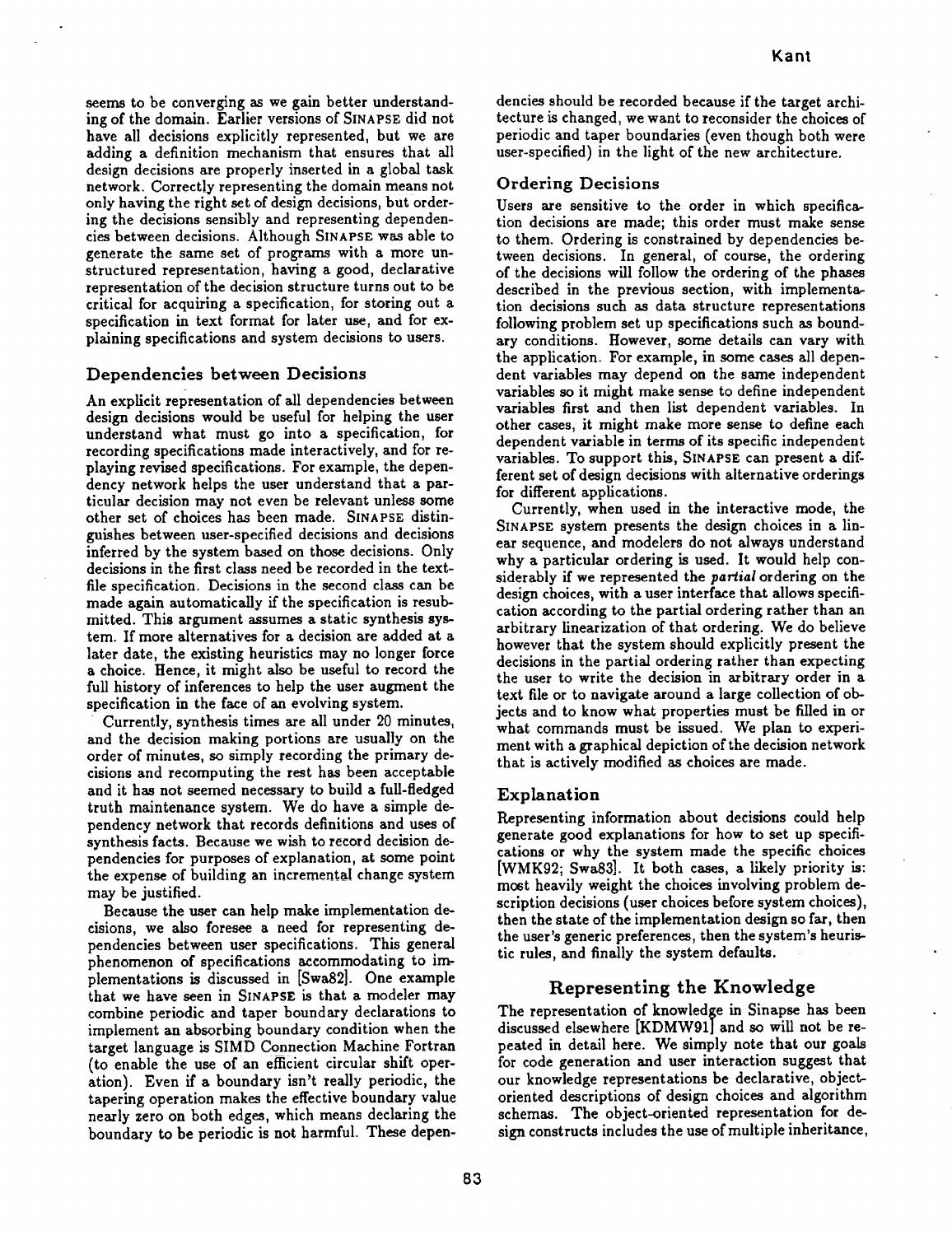with a small number of fairly flat hierarchies for algo**rithm** type,**application**type,**and** so on. As discussed earlier, since the initial system design, the importance of **more** explicitgoals **and** plans for the user interface has become clear. In addition to the declarative representations,there **are** procedural languages that **can** be used in describingprograms: **Psiam at** the **array**level, and MathCode at the imperative level. The semanticsof **Psiam** are **stillevolving;MathCode** isthe most mature and stable of all the representations. Mathematica'spattern matching **and** symbolic **simplifications** are useful in defining transformation rules for both refinement (elaboration) and optimization. Recently we have **alsoadded a** mechanism to record**some** of the major transformation steps (by transformation name and by beforeand **after**states).**While we do** not **expect** to record every single transformation step, we expect to **eventually**have **more control**over transformation**ap**plications;**currently**most **are** just anonymous Math. ema\_ica **rules** that **firewhenever** they match **rather** than being explicitly applied. Most likely there will be named sets of transformation rules that are applied at specific phases.

# **Evolving the Knowledge**

To measure the **evolution**ofknowledge **in** SINAPSE, **for** the past 16 months we have kept records**about changes** to the system. A regression test suite is maintained so that **changes can** be tested**forcompatibilityand com**pared for performance. Although the **recordsare** only **as** good **as** the **effort**people put **into**keeping them **and** more careful analysis is need, some rough generalizations**can** be made.

Overall, the total system has grown steadily. The initial**effort,**before detailed**records were** kept, **was** mostly in **adding** domain knowledge **and** very primitive**code** generation knowledge. Since that time, we have **focused** on generatingefficient**code for** multiple **target**languages and **architectures,**on adding domain knowledge that **fills**gaps **in** our **application**domain, and on making the system more understandable viaadditional**explicit**knowledge **about** design decisionsand explicit**representation**of dependencies between decisions. There have been no huge waves of **expansion** and compression of the entire system representation, although individual**components** do **grow and** shrink as knowledge **is added** or more **conciselyrepresented.**

Some basicinformation **about size**may give **a general**pictureof the **evolution**of knowledge. The **current** system is now more than 20,000 lines of *Mathematica* code, a  $38\%$  increase over the system of 16 months **ago.** The declarative**representations**of the domain knowledge and problem-solving structure have grown the **most** - **from** 13% to 19% of the system, **a** 111% in**crease.**There **are currentlyabout** 100 types of design facts of the fill-in-the-blank form and 33 menu-choice decisionswith an **average** of **3** alternatives.There are **currentlyabout** 60 program-synthesis tasks;as **wellas** adding new tasks, the ordering among the tasks has been refined over time. Procedural knowledge about how to refine domain descriptions to algorithms and **coding constructs**has **grown** only 15% **and slipped**from **41%** to **35%** of the system. (No **count** on the number of rulesor **functionsisavailable.**This isa place**where** the content of the knowledge has increased, but the representationhas **gotten more concise,**so the overall **growth** lookslow.) Knowledge **about code generation** has increased**35%,** but as **a** percentage of the **entire** system held **almost even, moving from 30%** to **29%.** (Much of the work that has gone **into code** optimization**is**not **complete and** is not **reflected**in the version of the system described here. The **code-optimization** techniques**willadd approximately 5,000 more** linesof **code.)**The program-synthesis **framework, while** grow**ing 54%,** has only **gone** from 16% to 17% of the total system. The growth has been **in** the **areas** of mech**anisms for** the expanded knowledge **about** synthesis tasks and the recording of major transformation steps.

Of the **360 recorded changes** to the system (interms of number of **entries,**not number of linesof **code** or numbers of factsinvolved),**30%** have involved**changes** to the **internalrepresentation**or knowledge **about** the program-synthesisprocess,15% have been **changes** visible in the human interface, 15% have been changes to domain knowledge, **35% changes** to programming knowledge (reflectedin the **generated code),and 5%** to the operating system interface. Overall, 20% of these **changes were** describedas new **capabilities,24%** as gen**eralizations**of existing**capabilities,20%** as bug **fixes, 5% as efficiency**improvements, **28%** as improvements in the **clarity**of the **system** or the **code** it**generates, and 5%** as other.

The frequent occurrence of changes to improve representation**clarityreflects**both improved understanding of the domain and deficiencies in the original representations of design **goals and actions.** Improvement is still needed in expressing dependencies between decisions, both the order required by the decisions, in terms of definition-use chains, and task-ordering preferences. We also**expect**it**would** be usefulto be **able**to **express** a differencebetween hard **constraints**(forced**choices),** heuristicsbased on **availableinformation,**and default **choices**(based on no **information).**

Analyzing the types of**changes** that are **made should** help us determine **what** sort of knowledge **acquisition** tools **we** should build. At present only **a** minimal number of rudimentary knowledge-building **aids exist** in SINAPSE. They help inspect the structure of synthesistasks**and** dependencies **and check forcomplete**hess of **information about** design decisions.Based on analysisof the **changes** and **conversationswith** model**ers,we** have identified**a** small number of knowledge**acquisitionactivities**that **we** would liketo **support** more **automaticallyfor end** users as **well**as **for** developers.These **activities**includethe **addition**of new **ap**proximation operators, of variations on input/output handling,of new **algorithm** schemas, and the packaging of existing algorithms inside user-defined outer loops.

# Sharing **among Design** Systems

The amount of knowledge required for automating soft**ware** design is very large,**even for** quite **restricted**